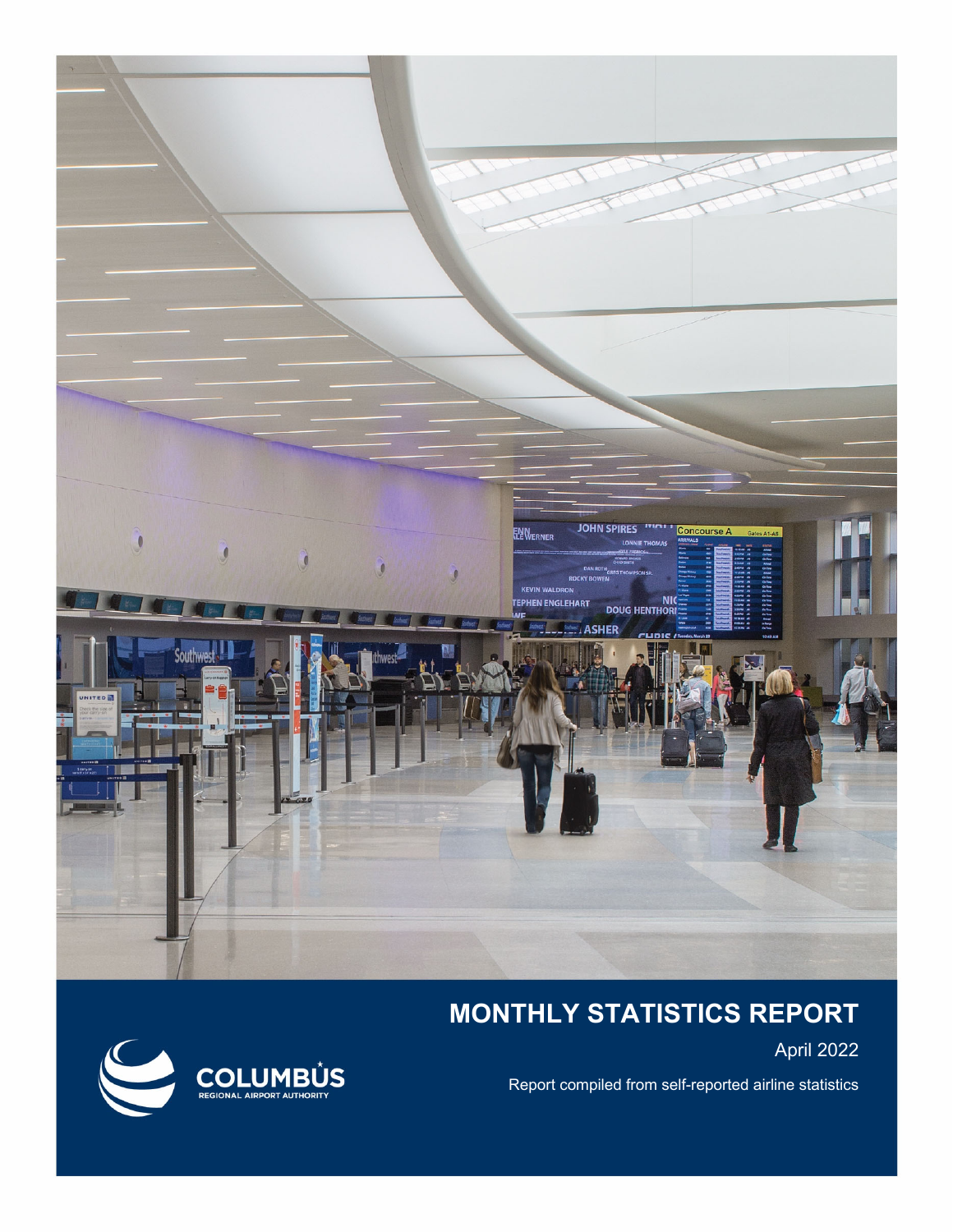## **JOHN GLENN COLUMBUS INTERNATIONAL AIRPORT April 2022**

| <b>PASSENGERS</b>         |
|---------------------------|
| Airline                   |
| <b>Air Canada Express</b> |
| Alaska                    |
| American                  |
| <b>Breeze</b>             |
| <b>Delta</b>              |
| <b>Frontier</b>           |
| <b>Southwest</b>          |
| Spirit                    |
| <b>United</b>             |
| <b>AIRLINES TOTALS</b>    |
| <b>CHARTER TOTALS</b>     |
|                           |

| <b>PASSENGERS</b>      |               |                          |                        | <b>Total Passengers - Monthly</b> |                          |                  |          | <b>Total Passengers - Year to Date</b> |                          |               |               |           |                  |          |  |
|------------------------|---------------|--------------------------|------------------------|-----------------------------------|--------------------------|------------------|----------|----------------------------------------|--------------------------|---------------|---------------|-----------|------------------|----------|--|
|                        | <b>Totals</b> |                          | Compared to 2021 (YOY) |                                   |                          | Compared to 2019 |          |                                        | Compared to 2021 (YOY)   |               |               |           | Compared to 2019 |          |  |
| Airline                | Apr           | Apr                      | Actual                 | <b>Percent</b>                    | Apr                      | Actual           | Percent  | <b>YTD</b>                             | <b>YTD</b>               | <b>Actual</b> | Percent       | YTD       | Actual           | Percent  |  |
|                        | 2022          | 2021                     | Change                 | Change                            | 2019                     | Change           | Changel  | 2022                                   | 2021                     | Change        | <b>Change</b> | 2019      | Change           | Change   |  |
| Air Canada Express     | 1,951         | $\sim$                   | 1,951                  |                                   | 4,953                    | $-3,002$         | $-60.6%$ | 4,767                                  | $\overline{\phantom{a}}$ | 4,767         |               | 19,292    | $-14,525$        | $-75.3%$ |  |
| Alaska                 | 6.766         | 6,537                    | 229                    | 3.5%                              | 7.428                    | $-662$           | $-8.9%$  | 21,568                                 | 14,386                   | 7,182         | 49.9%         | 13,868    | 7,700            | 55.5%    |  |
| <b>American</b>        | 148.856       | 97.388                   | 51.468                 | 52.8%                             | 164.118                  | $-15.262$        | $-9.3%$  | 528,576                                | 276,842                  | 251.734       | 90.9%         | 619,703   | $-91,127$        | $-14.7%$ |  |
| <b>Breeze</b>          | 5,891         | $\overline{\phantom{a}}$ | 5,891                  |                                   | $\overline{\phantom{a}}$ | 5,891            |          | 20,362                                 | $\overline{\phantom{a}}$ | 20,362        |               | ٠         | 20,362           |          |  |
| <b>Delta</b>           | 114,438       | 53.677                   | 60.761                 | 113.2%                            | 148,883                  | $-34,445$        | $-23.1%$ | 385,719                                | 184.724                  | 200,995       | 108.8%        | 534,125   | $-148,406$       | $-27.8%$ |  |
| Frontier               | 9.707         | 6.949                    | 2,758                  | 39.7%                             | 9,072                    | 635              | 7.0%     | 31,610                                 | 20,841                   | 10,769        | 51.7%         | 32,772    | $-1,162$         | $-3.5%$  |  |
| <b>Southwest</b>       | 208.825       | 155.771                  | 53.054                 | 34.1%                             | 240.107                  | $-31.282$        | $-13.0%$ | 741.815                                | 446.984                  | 294.831       | 66.0%         | 922.488   | $-180,673$       | $-19.6%$ |  |
| Spirit                 | 58.105        | 54.008                   | 4.097                  | 7.6%                              | 43.457                   | 14.648           | 33.7%    | 206,172                                | 149.605                  | 56.567        | 37.8%         | 168.915   | 37,257           | 22.1%    |  |
| <b>United</b>          | 73.481        | 38.245                   | 35.236                 | 92.1%                             | 85,878                   | $-12.397$        | $-14.4%$ | 240.117                                | 133.606                  | 106.511       | 79.7%         | 321.917   | $-81,800$        | $-25.4%$ |  |
| <b>AIRLINES TOTALS</b> | 628.020       | 412.575                  | 215,445                | 52.2%                             | 703.896                  | $-75.876$        | $-10.8%$ | 2,180,706                              | 1.226.988                | 953.718       | 77.7%         | 2,633,080 | $-452,374$       | $-17.2%$ |  |
| <b>CHARTER TOTALS</b>  | 2,621         | 1,367                    | 1,254                  | 91.7%                             | 3,289                    | $-668$           | $-20.3%$ | 11,422                                 | 6,277                    | 5,145         | 82.0%         | 16,367    | $-4,945$         | $-30.2%$ |  |
| <b>AIRPORT TOTALS</b>  | 630,641       | 413,942                  | 216,699                | 52.4%                             | 707,185                  | $-76,544$        | $-10.8%$ | 2,192,128                              | 1,233,265                | 958,863       | 77.7%         | 2.649.447 | $-457,319$       | $-17.3%$ |  |
|                        |               |                          |                        |                                   |                          |                  |          |                                        |                          |               |               |           |                  |          |  |
|                        |               |                          |                        |                                   |                          |                  |          |                                        |                          |               |               |           |                  |          |  |

|               | <b>Total Passengers - Monthly</b> |         |                         |          | <b>Total Passengers - Year to Date</b> |            |                        |                |                  |               |          |  |  |  |  |  |
|---------------|-----------------------------------|---------|-------------------------|----------|----------------------------------------|------------|------------------------|----------------|------------------|---------------|----------|--|--|--|--|--|
| to 2021 (YOY) |                                   |         | <b>Compared to 2019</b> |          | <b>Totals</b>                          |            | Compared to 2021 (YOY) |                | Compared to 2019 |               |          |  |  |  |  |  |
| <b>Actual</b> | <b>Percent</b>                    | Apr     | <b>Actual</b>           | Percent  | <b>YTD</b>                             | <b>YTD</b> | <b>Actual</b>          | <b>Percent</b> | <b>YTD</b>       | <b>Actual</b> | Percent  |  |  |  |  |  |
| <b>Change</b> | Change,                           | 2019    | Change                  | Change   | 2022                                   | 2021       | Change,                | Change         | 2019             | Change        | Changel  |  |  |  |  |  |
| 1,951         |                                   | 4,953   | $-3,002$                | $-60.6%$ | 4,767                                  |            | 4,767                  |                | 19,292           | $-14,525$     | $-75.3%$ |  |  |  |  |  |
| 229           | 3.5%                              | 7,428   | $-662$                  | $-8.9%$  | 21,568                                 | 14,386     | 7,182                  | 49.9%          | 13,868           | 7,700         | 55.5%    |  |  |  |  |  |
| 51,468        | 52.8%                             | 164,118 | $-15,262$               | $-9.3%$  | 528,576                                | 276,842    | 251,734                | 90.9%          | 619,703          | $-91,127$     | $-14.7%$ |  |  |  |  |  |
| 5,891         |                                   |         | 5,891                   |          | 20,362                                 |            | 20,362                 |                | ٠                | 20,362        |          |  |  |  |  |  |
| 60,761        | 113.2%                            | 148,883 | $-34,445$               | $-23.1%$ | 385,719                                | 184,724    | 200,995                | 108.8%         | 534.125          | $-148,406$    | $-27.8%$ |  |  |  |  |  |
| 2,758         | 39.7%                             | 9,072   | 635                     | 7.0%     | 31,610                                 | 20,841     | 10,769                 | 51.7%          | 32,772           | $-1,162$      | $-3.5%$  |  |  |  |  |  |
| 53,054        | 34.1%                             | 240,107 | $-31,282$               | $-13.0%$ | 741,815                                | 446,984    | 294,831                | 66.0%          | 922,488          | $-180,673$    | $-19.6%$ |  |  |  |  |  |
| 4.097         | 7.6%                              | 43,457  | 14,648                  | 33.7%    | 206,172                                | 149,605    | 56.567                 | 37.8%          | 168.915          | 37,257        | 22.1%    |  |  |  |  |  |
| 35,236        | 92.1%                             | 85,878  | $-12,397$               | $-14.4%$ | 240,117                                | 133,606    | 106,511                | 79.7%          | 321,917          | $-81,800$     | $-25.4%$ |  |  |  |  |  |
| 215,445       | 52.2%                             | 703,896 | $-75,876$               | $-10.8%$ | 2,180,706                              | 1,226,988  | 953,718                | 77.7%          | 2,633,080        | $-452,374$    | $-17.2%$ |  |  |  |  |  |
| 1,254         | 91.7%                             | 3,289   | -668                    | $-20.3%$ | 11,422                                 | 6,277      | 5,145                  | 82.0%          | 16,367           | $-4,945$      | $-30.2%$ |  |  |  |  |  |
| 216,699       | 52.4%                             | 707,185 | $-76,544$               | $-10.8%$ | 2,192,128                              | 1,233,265  | 958,863                | 77.7%          | 2,649,447        | $-457,319$    | $-17.3%$ |  |  |  |  |  |

| CARGO                        |               |         | <b>Total Cargo (Freight and Mail) - Monthly</b> |                |         |                  |          |            | <b>Total Cargo (Freight and Mail) - Year-To-Date</b> |           |          |                  |            |          |
|------------------------------|---------------|---------|-------------------------------------------------|----------------|---------|------------------|----------|------------|------------------------------------------------------|-----------|----------|------------------|------------|----------|
|                              | <b>Totals</b> |         | Compared to 2021 (YOY)                          |                |         | Compared to 2019 |          |            | Compared to 2021 (YOY)                               |           |          | Compared to 2019 |            |          |
| Airline                      | Apr           | Apr     | Actual                                          | <b>Percent</b> | Apr     | <b>Actual</b>    | Percent  | <b>YTD</b> | <b>YTD</b>                                           | Actual    | Percent  | <b>YTD</b>       | Actual     | Percent  |
|                              | 2022          | 2021    | <b>Change</b>                                   | Change         | 2019    | Change           | Change   | 2022       | 2021                                                 | Change    | Change   | 2019             | Change     | Change   |
| Alaska                       | 30,741        | 22,624  | 8,117                                           | 35.9%          | 11,225  | 19,516           | 173.9%   | 129,928    | 107,547                                              | 22,381    | 20.8%    | 11,225           | 118,703    | 1057.5%  |
| <b>American</b>              | 83,668        | 94,655  | $-10,987$                                       | $-11.6%$       | 157,681 | $-74,013$        | $-46.9%$ | 386,042    | 481,426                                              | $-95,384$ | $-19.8%$ | 635,937          | $-249,895$ | $-39.3%$ |
| Delta                        | 102,768       | 94,455  | 8,313                                           | 8.8%           | 176.782 | $-74,014$        | $-41.9%$ | 430,934    | 374,513                                              | 56,421    | 15.1%    | 678,866          | $-247,932$ | $-36.5%$ |
| <b>Southwest</b>             | 523,795       | 524,236 | $-441$                                          | $-0.1%$        | 407,392 | 116,403          | 28.6%    | 1,904,906  | 1,380,645                                            | 524,261   | 38.0%    | 1,562,189        | 342,717    | 21.9%    |
| United                       | 28,208        | $\sim$  | 28,208                                          |                | 96.233  | $-68,025$        | $-70.7%$ | 192,846    | 61,544                                               | 131,302   | 213.3%   | 391,455          | $-198,609$ | $-50.7%$ |
| <b>AIRLINES TOTALS</b>       | 769.180       | 735,970 | 33,210                                          | 4.5%           | 849,313 | $-80, 133$       | $-9.4%$  | 3,044,656  | 2,405,675                                            | 638,981   | 26.6%    | 3,279,672        | $-235,016$ | $-7.2%$  |
| <b>CARGO AIRLINES TOTALS</b> | 4,443         | 100     | 4,343                                           | 4343.0%        | 630     | 3,813            | 605.2%   | 201,302    | 86,159                                               | 115,143   | 133.6%   | 35,682           | 165,620    | 464.2%   |
| <b>AIRPORT TOTALS</b>        | 773,623       | 736,070 | 37,553                                          | 5.1%           | 849,943 | $-76,320$        | $-9.0%$  | 3,245,958  | 2,491,834                                            | 754,124   | 30.3%    | 3,315,354        | $-69,396$  | $-2.1%$  |
|                              |               |         |                                                 |                |         |                  |          |            |                                                      |           |          |                  |            |          |

|               |            | <b>Total Cargo (Freight and Mail) - Year-To-Date</b> |                |                  |            |          |  |  |  |
|---------------|------------|------------------------------------------------------|----------------|------------------|------------|----------|--|--|--|
| <b>Totals</b> |            | Compared to 2021 (YOY)                               |                | Compared to 2019 |            |          |  |  |  |
| <b>YTD</b>    | <b>YTD</b> | <b>Actual</b>                                        | <b>Percent</b> | <b>YTD</b>       | Actual     | Percent  |  |  |  |
| 2022          | 2021       | Change                                               | <b>Change</b>  | 2019             | Change     | Change   |  |  |  |
| 129,928       | 107,547    | 22,381                                               | 20.8%          | 11,225           | 118,703    | 1057.5%  |  |  |  |
| 386,042       | 481,426    | $-95,384$                                            | $-19.8%$       | 635,937          | $-249,895$ | $-39.3%$ |  |  |  |
| 430,934       | 374,513    | 56.421                                               | 15.1%          | 678,866          | $-247,932$ | $-36.5%$ |  |  |  |
| 1,904,906     | 1,380,645  | 524,261                                              | 38.0%          | 1,562,189        | 342,717    | 21.9%    |  |  |  |
| 192,846       | 61,544     | 131,302                                              | 213.3%         | 391,455          | $-198,609$ | $-50.7%$ |  |  |  |
| 3,044,656     | 2,405,675  | 638,981                                              | 26.6%          | 3,279,672        | $-235,016$ | $-7.2%$  |  |  |  |
| 201,302       | 86,159     | 115.143                                              | 133.6%         | 35,682           | 165,620    | 464.2%   |  |  |  |
| 3,245,958     | 2.491.834  | 754.124                                              | 30.3%          | 3,315,354        | $-69,396$  | $-2.1%$  |  |  |  |

| <b>AIRCRAFT OPERATIONS</b>   |               |                          | <b>Actual Landing Operations - Monthly</b> |                |                |                         |          | <b>Actual Landing Operations - Year to Date</b> |                          |                        |               |                  |          |          |
|------------------------------|---------------|--------------------------|--------------------------------------------|----------------|----------------|-------------------------|----------|-------------------------------------------------|--------------------------|------------------------|---------------|------------------|----------|----------|
|                              | <b>Totals</b> |                          | Compared to 2021 (YOY)                     |                |                | <b>Compared to 2019</b> |          | <b>Totals</b>                                   |                          | Compared to 2021 (YOY) |               | Compared to 2019 |          |          |
| Airline                      | Apr           | Apr                      | Actual                                     | <b>Percent</b> | Apr            | Actual                  | Percent  | <b>YTD</b>                                      | <b>YTD</b>               | <b>Actual</b>          | Percent       | YTD              | Actual   | Percent  |
|                              | 2022          | 2021                     | Change                                     | Change         | 2019           | Changel                 | Change   | 2022                                            | 2021                     | Change                 | <b>Change</b> | 2019             | Change   | Change   |
| <b>Air Canada Express</b>    | 30            | $\overline{\phantom{a}}$ | 30                                         |                | 94             | $-64$                   | $-68.1%$ | 91                                              | $\overline{\phantom{0}}$ | 91                     |               | 373              | $-282$   | $-75.6%$ |
| Alaska                       | 21            | 30                       | -9                                         | $-30.0%$       | 30             | -9                      | $-30.0%$ | 76                                              | 79                       | $-3$                   | $-3.8%$       | 56               | 20       | 35.7%    |
| American                     | 989           | 690                      | 299                                        | 43.3%          | 1,244          | $-255$                  | $-20.5%$ | 3,988                                           | 2,200                    | 1,788                  | 81.3%         | 4,885            | $-897$   | $-18.4%$ |
| Breeze                       | 41            | $\overline{\phantom{a}}$ | 41                                         |                |                | 41                      |          | 160                                             |                          | 160                    |               |                  | 160      |          |
| <b>Delta</b>                 | 674           | 480                      | 194                                        | 40.4%          | 922            | $-248$                  | $-26.9%$ | 2,614                                           | 1,793                    | 821                    | 45.8%         | 3.407            | $-793$   | $-23.3%$ |
| Frontier                     | 30            | 22                       | 8                                          | 36.4%          | 29             | -1                      | 3.4%     | 125                                             | 73                       | 52                     | 71.2%         | 109              | 16       | 14.7%    |
| <b>Southwest</b>             | 814           | 625                      | 189                                        | 30.2%          | 1,035          | $-221$                  | $-21.4%$ | 3,061                                           | 1,997                    | 1,064                  | 53.3%         | 3.965            | $-904$   | $-22.8%$ |
| Spirit                       | 197           | 186                      | 11                                         | 5.9%           | 149            | 48                      | 32.2%    | 763                                             | 516                      | 247                    | 47.9%         | 574              | 189      | 32.9%    |
| <b>United</b>                | 492           | 331                      | 161                                        | 48.6%          | 651            | $-159$                  | $-24.4%$ | 1,819                                           | 1,309                    | 510                    | 39.0%         | 2,502            | $-683$   | $-27.3%$ |
| <b>AIRLINES TOTALS</b>       | 3.288         | 2,364                    | 924                                        | 39.1%          | 4,154          | $-866$                  | $-20.8%$ | 12.697                                          | 7,967                    | 4,730                  | 59.4%         | 15,871           | $-3,174$ | $-20.0%$ |
| <b>CHARTER TOTALS</b>        | 67            | 43                       | 24                                         | 55.8%          | 71             | $-4$                    | $-5.6%$  | 351                                             | 208                      | 143                    | 68.8%         | 383              | $-32$    | $-8.4%$  |
| <b>CARGO AIRLINES TOTALS</b> | 11            | $\overline{7}$           | Δ                                          | 57.1%          | $\overline{2}$ | 9                       | 450.0%   | 105                                             | 79                       | 26                     | 32.9%         | 29               | 76       | 262.1%   |
| <b>AIRPORT TOTALS</b>        | 3,366         | 2,414                    | 952                                        | 39.4%          | 4,227          | $-861$                  | $-20.4%$ | 13,153                                          | 8,254                    | 4,899                  | 59.4%         | 16,283           | $-3,130$ | $-19.2%$ |

|    |               |            | <b>Actual Landing Operations - Year to Date</b> |                |            |                  |          |
|----|---------------|------------|-------------------------------------------------|----------------|------------|------------------|----------|
|    | <b>Totals</b> |            | Compared to 2021 (YOY)                          |                |            | Compared to 2019 |          |
| nt | <b>YTD</b>    | <b>YTD</b> | Actual                                          | <b>Percent</b> | <b>YTD</b> | <b>Actual</b>    | Percent  |
| Įе | 2022          | 2021       | Change                                          | Change         | 2019       | Change           | Change   |
| %  | 91            |            | 91                                              |                | 373        | $-282$           | $-75.6%$ |
| %  | 76            | 79         | $-3$                                            | $-3.8%$        | 56         | 20               | 35.7%    |
| %  | 3,988         | 2,200      | 1,788                                           | 81.3%          | 4,885      | $-897$           | $-18.4%$ |
| п, | 160           |            | 160                                             |                |            | 160              |          |
| %  | 2,614         | 1,793      | 821                                             | 45.8%          | 3,407      | $-793$           | $-23.3%$ |
| %  | 125           | 73         | 52                                              | 71.2%          | 109        | 16               | 14.7%    |
| %  | 3,061         | 1,997      | 1,064                                           | 53.3%          | 3,965      | $-904$           | $-22.8%$ |
| %  | 763           | 516        | 247                                             | 47.9%          | 574        | 189              | 32.9%    |
| %  | 1,819         | 1,309      | 510                                             | 39.0%          | 2,502      | $-683$           | $-27.3%$ |
| ℅  | 12,697        | 7,967      | 4,730                                           | 59.4%          | 15,871     | $-3,174$         | $-20.0%$ |
| %  | 351           | 208        | 143                                             | 68.8%          | 383        | $-32$            | $-8.4%$  |
| %  | 105           | 79         | 26                                              | 32.9%          | 29         | 76               | 262.1%   |
| ℅  | 13,153        | 8,254      | 4,899                                           | 59.4%          | 16,283     | $-3,130$         | $-19.2%$ |
|    |               |            |                                                 |                |            |                  |          |

Notes:<br>Due to the COVID-19 pandemic that has impacted traffic since 1Q2020, 2019 data is noted here for baseline comparisons<br>Air Canada Express service began July 3, 2021<br>Breeze Airways service began July 3, 2021

 $\overline{\phantom{a}}$ 

**5/24/2022**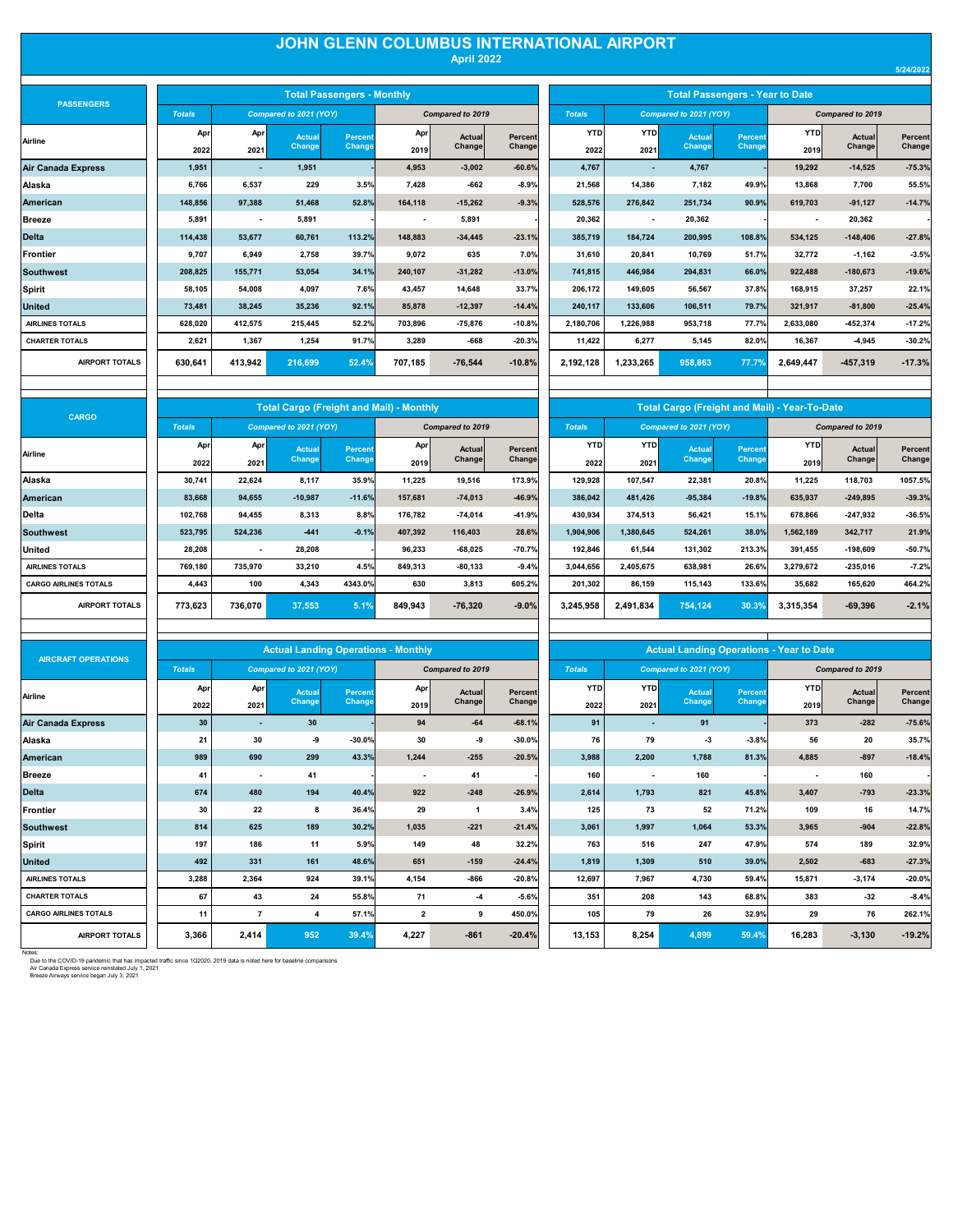

Prepared by the Business Development Division, Columbus Regional Airport Authority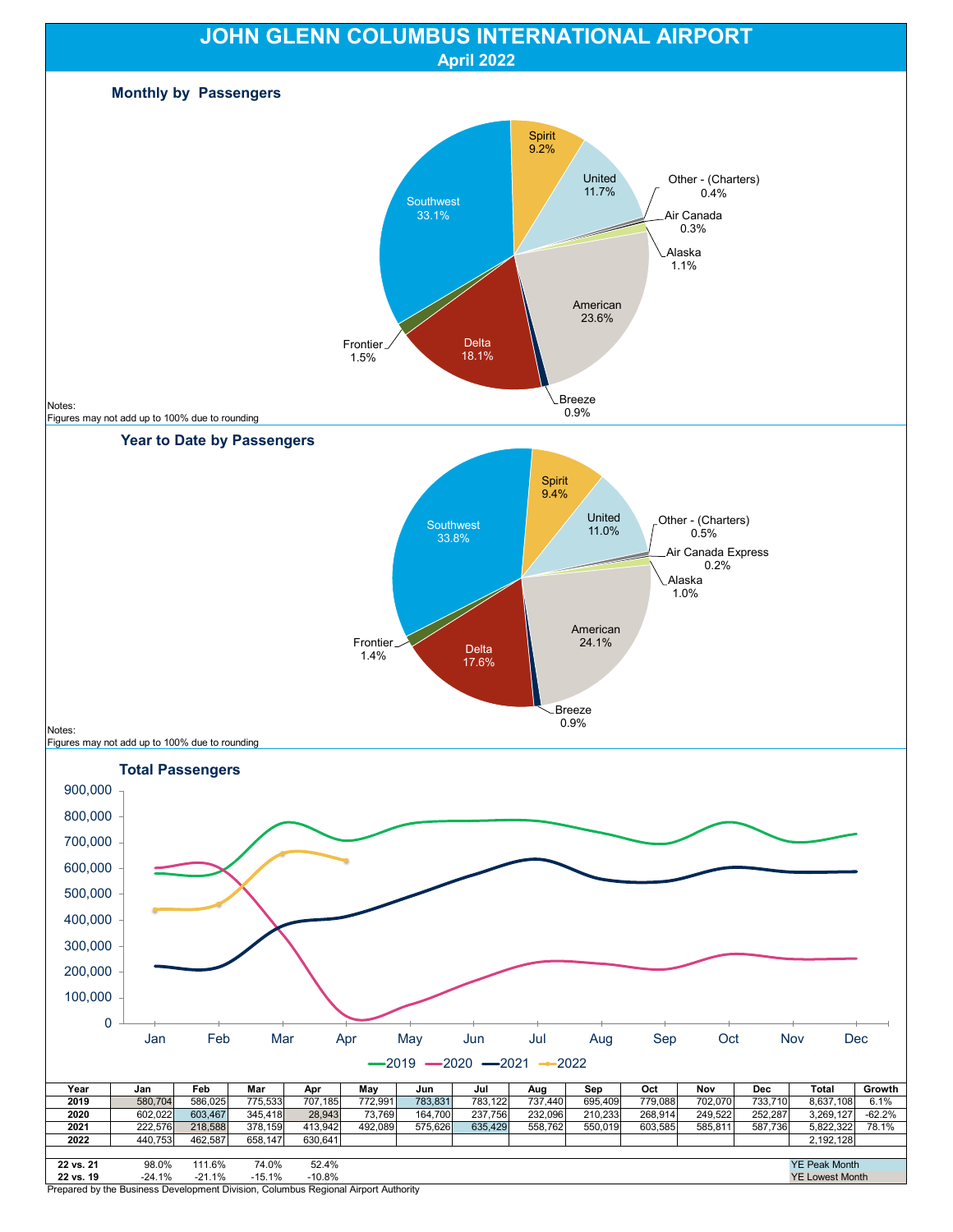## **RICKENBACKER INTERNATIONAL AIRPORT**

|  | <b>April 2022</b> |  |
|--|-------------------|--|
|  |                   |  |
|  |                   |  |

|                                             |               |                          |                                                 |                                   |                          |                          |                   |                                        |                          |                                                 |                   |                                               |                          | 5/24/2022         |  |
|---------------------------------------------|---------------|--------------------------|-------------------------------------------------|-----------------------------------|--------------------------|--------------------------|-------------------|----------------------------------------|--------------------------|-------------------------------------------------|-------------------|-----------------------------------------------|--------------------------|-------------------|--|
|                                             |               |                          |                                                 | <b>Total Passengers - Monthly</b> |                          |                          |                   | <b>Total Passengers - Year to Date</b> |                          |                                                 |                   |                                               |                          |                   |  |
| <b>PASSENGERS</b>                           | <b>Totals</b> |                          | Compared to 2021 (YOY)                          |                                   |                          | Compared to 2019         |                   | <b>Totals</b>                          |                          | Compared to 2021 (YOY)                          |                   |                                               | Compared to 2019         |                   |  |
| Airline                                     | Apr<br>2022   | Apr<br>2021              | <b>Actual</b><br>Change                         | Percent<br>Change                 | Apr<br>2019              | Actual<br>Change         | Percent<br>Change | <b>YTD</b><br>2022                     | <b>YTD</b><br>2021       | <b>Actual</b><br>Change                         | Percent<br>Change | <b>YTD</b><br>2019                            | Actual<br>Change         | Percent<br>Change |  |
| <b>Allegiant Air</b>                        | 27,520        | 19,655                   | 7,865                                           | 40.0%                             | 26,115                   | 1,405                    | 5.4%              | 74,486                                 | 66,068                   | 8,418                                           | 12.7%             | 76,454                                        | $-1,968$                 | $-2.6%$           |  |
| Miami Air                                   |               |                          |                                                 |                                   |                          |                          |                   |                                        |                          | ۰.                                              |                   | 775                                           | $-775$                   | $-100.0%$         |  |
| <b>Sun Country</b>                          |               |                          | ÷.                                              |                                   |                          |                          |                   | 355                                    | ÷,                       | 355                                             |                   | 151                                           | 204                      | 135.1%            |  |
| <b>Other Charters</b>                       |               | $\overline{\phantom{a}}$ | $\overline{\phantom{a}}$                        |                                   | $\overline{\phantom{a}}$ | $\overline{\phantom{a}}$ |                   |                                        | 839                      | $-839$                                          | $-100.0%$         | 1,657                                         | $-1,657$                 | $-100.0%$         |  |
| <b>AIRPORT TOTALS</b>                       | 27,520        | 19,655                   | 7,865                                           | 40.0%                             | 26,115                   | 1,405                    | 5.4%              | 74,841                                 | 66,907                   | 7,934                                           | 11.9%             | 79,037                                        | $-4,196$                 | $-5.3%$           |  |
|                                             |               |                          |                                                 |                                   |                          |                          |                   |                                        |                          |                                                 |                   |                                               |                          |                   |  |
|                                             |               |                          | <b>Total Cargo (Freight and Mail) - Monthly</b> |                                   |                          |                          |                   |                                        |                          |                                                 |                   | Total Cargo (Freight and Mail) - Year-To-Date |                          |                   |  |
| CARGO                                       | <b>Totals</b> |                          | Compared to 2021 (YOY)                          |                                   |                          | Compared to 2019         |                   | <b>Totals</b>                          |                          | Compared to 2021 (YOY)                          |                   |                                               | Compared to 2019         |                   |  |
| Airline                                     | Apr<br>2022   | Apr<br>2021              | <b>Actual</b><br>Change                         | Percent<br>Change                 | Apr<br>2019              | Actual<br>Change         | Percent<br>Change | <b>YTD</b><br>2022                     | <b>YTD</b><br>2021       | Actual<br>Change                                | Percen<br>Change  | <b>YTD</b><br>2019                            | Actual<br>Change         | Percent<br>Change |  |
| AirBridgeCargo                              |               | $\cdot$                  | ÷,                                              |                                   | 3, 157, 203              | $-3, 157, 203$           | $-100.0%$         |                                        | ÷,                       | $\cdot$                                         |                   | 6,071,496                                     | $-6,071,496$             | $-100.0%$         |  |
| Asiana                                      |               | ×.                       | $\blacksquare$                                  |                                   | $\overline{\phantom{a}}$ |                          |                   |                                        | ×.                       | ÷.                                              |                   | ÷                                             | $\overline{\phantom{a}}$ |                   |  |
| Cargolux                                    | 4,147,459     | 4,563,152                | $-415,693$                                      | $-9.1%$                           | 3,181,749                | 965,710                  | 30.4%             | 14,253,395                             | 14,826,079               | $-572,684$                                      | $-3.9%$           | 14,138,970                                    | 114,425                  | 0.8%              |  |
| <b>Cathay Pacific</b>                       | 798,721       | ٠                        | 798.721                                         |                                   | 1,760,726                | $-962,005$               | $-54.6%$          | 4,602,511                              | 1,813,529                | 2,788,982                                       | 153.8%            | 7,276,095                                     | $-2,673,584$             | $-36.7%$          |  |
| <b>China Airlines</b>                       |               | $\overline{\phantom{a}}$ | $\overline{\phantom{a}}$                        |                                   | 1,437,248                | $-1,437,248$             | $-100.0%$         |                                        | $\blacksquare$           | $\sim$                                          |                   | 4,430,679                                     | $-4,430,679$             | $-100.0%$         |  |
| <b>Emirates</b>                             | 1,682,796     | 3,580,142                | $-1,897,346$                                    | $-53.0%$                          | 2,205,196                | $-522,400$               | $-23.7%$          | 10,246,370                             | 11,862,415               | $-1,616,045$                                    | $-13.6%$          | 10,379,197                                    | $-132,827$               | $-1.3%$           |  |
| <b>Etihad</b>                               |               | $\overline{\phantom{a}}$ | $\overline{\phantom{a}}$                        |                                   | 2,049,210                | $-2,049,210$             | $-100.0%$         |                                        | 662,381                  | $-662,381$                                      | $-100.0%$         | 8,763,610                                     | $-8,763,610$             | $-100.0%$         |  |
| FedEx                                       | 5,907,299     | 7.099.391                | $-1,192,092$                                    | $-16.8%$                          | 7,111,987                | $-1,204,688$             | $-16.9%$          | 23,572,888                             | 24,676,129               | $-1,103,241$                                    | $-4.5%$           | 28,348,821                                    | $-4,775,933$             | $-16.8%$          |  |
| Korean Air                                  | 2,292,186     | 3,406,117                | $-1, 113, 931$                                  | $-32.7%$                          | $\sim$                   | 2,292,186                |                   | 12,224,696                             | 12,471,346               | $-246,650$                                      | $-2.0%$           | $\sim$                                        | 12,224,696               |                   |  |
| <b>UPS</b>                                  | 2,185,110     | 2,347,663                | $-162,553$                                      | $-6.9%$                           | 2,153,731                | 31,379                   | 1.5%              | 8,271,360                              | 8,588,690                | $-317,330$                                      | $-3.7%$           | 8,355,607                                     | $-84,247$                | $-1.0%$           |  |
| <b>Other Cargo Charters - Domestic</b>      | 13,294        | 37,873                   | $-24,579$                                       | $-64.9%$                          | 173,919                  | $-160,625$               | $-92.4%$          | 185,366                                | 105,993                  | 79,373                                          | 74.9%             | 1,073,975                                     | $-888,609$               | $-82.7%$          |  |
| <b>Other Cargo Charters - International</b> | 4,668,691     | 10,956,763               | $-6,288,072$                                    | $-57.4%$                          | $\sim$                   | 4,668,691                |                   | 15,755,520                             | 23,051,439               | $-7,295,919$                                    | $-31.7%$          | 6,599,728                                     | 9,155,792                | 138.7%            |  |
| AIRPORT TOTALS                              | 21,695,556    | 31,991,101               | $-10,295,545$                                   | $-32.2%$                          | 23,230,969               | $-1,535,413$             | $-6.6%$           | 89,112,106                             | 98,058,001               | $-8,945,895$                                    | $-9.1%$           | 95,438,178                                    | $-6,326,072$             | $-6.6%$           |  |
| <b>TOTAL DOMESTIC</b>                       | 8,105,703     | 9,484,927                | $-1,379,224$                                    | $-14.5%$                          | 9,439,637                | $-1,333,934$             | $-14.1%$          | 32,029,614                             | 33,370,812               | $-1,341,198$                                    | $-4.0%$           | 37,778,403                                    | $-5,748,789$             | $-15.2%$          |  |
| <b>TOTAL INTERNATIONAL</b>                  | 13,589,853    | 22,506,174               | $-8,916,321$                                    | $-39.6%$                          | 13,791,332               | $-201,479$               | $-1.5%$           | 57,082,492                             | 64,687,189               | $-7,604,697$                                    | $-11.8%$          | 57,659,775                                    | $-577,283$               | $-1.0%$           |  |
| <b>AIRPORT TOTALS</b>                       | 21,695,556    | 31,991,101               | $-10,295,545$                                   | $-32.2%$                          | 23,230,969               | $-1,535,413$             | $-6.6%$           | 89,112,106                             | 98,058,001               | $-8,945,895$                                    | $-9.1%$           | 95,438,178                                    | $-6,326,072$             | $-6.6%$           |  |
|                                             |               |                          |                                                 |                                   |                          |                          |                   |                                        |                          |                                                 |                   |                                               |                          |                   |  |
| <b>AIRCRAFT OPERATIONS</b>                  |               |                          | <b>Actual Landing Operations - Monthly</b>      |                                   |                          |                          |                   |                                        |                          | <b>Actual Landing Operations - Year to Date</b> |                   |                                               |                          |                   |  |
|                                             | <b>Totals</b> |                          | Compared to 2021 (YOY)                          |                                   |                          | Compared to 2019         |                   | <b>Totals</b>                          |                          | Compared to 2021 (YOY)                          |                   |                                               | Compared to 2019         |                   |  |
| Airline                                     | Apr<br>2022   | Apr<br>2021              | Actual<br>Change                                | Percent<br>Change                 | Apr<br>2019              | Actual<br>Change         | Percent<br>Change | <b>YTD</b><br>2022                     | <b>YTD</b><br>2021       | Actual<br>Change                                | Percent<br>Change | <b>YTD</b><br>2019                            | Actual<br>Change         | Percent<br>Change |  |
| <b>Allegiant Air</b>                        | 92            | 89                       | $\overline{\mathbf{3}}$                         | 3.4%                              | 94                       | $-2$                     | $-2.1%$           | 252                                    | 299                      | $-47$                                           | $-15.7%$          | 261                                           | -9                       | $-3.4%$           |  |
| Miami Air                                   |               | $\overline{\phantom{a}}$ | $\overline{a}$                                  |                                   | $\overline{\phantom{a}}$ | $\overline{a}$           |                   |                                        | $\overline{\phantom{a}}$ | $\overline{\phantom{a}}$                        |                   | 6                                             | $-6$                     | $-100.0%$         |  |
| <b>Sun Country</b>                          |               |                          |                                                 |                                   |                          |                          |                   | $\overline{2}$                         |                          | $\mathbf 2$                                     |                   | $\overline{1}$                                | $\mathbf{1}$             | 100.0%            |  |
| <b>Other Charters</b>                       |               | $\sim$                   | $\overline{\phantom{a}}$                        |                                   | $\sim$                   | ÷,                       |                   |                                        | 8                        | $\textbf{-8}$                                   | $-100.0%$         | 15                                            | $-15$                    | $-100.0%$         |  |
| PASSENGER OPERATIONS TOTALS                 | 92            | 89                       | 3                                               | 3.4%                              | 94                       | $-2$                     | $-2.1%$           | 254                                    | 307                      | $-53$                                           | $-17.3%$          | 283                                           | $-29$                    | $-10.2%$          |  |
| AirBridgeCargo                              |               | ÷.                       | $\overline{\phantom{a}}$                        |                                   | 9                        | -9                       | $-100.0%$         |                                        | $\overline{\phantom{a}}$ | $\cdot$                                         |                   | 18                                            | $-18$                    | $-100.0%$         |  |
| Asiana                                      |               | ٠                        | $\blacksquare$                                  |                                   | $\blacksquare$           | $\sim$                   |                   |                                        |                          | $\overline{\phantom{a}}$                        |                   |                                               | $\overline{\phantom{a}}$ | J.                |  |
| Cargolux                                    | 16            | 17                       | $-1$                                            | $-5.9%$                           | 17                       | $-1$                     | $-5.9%$           | 53                                     | 56                       | $\boldsymbol{\cdot}3$                           | $-5.4%$           | 63                                            | $-10$                    | $-15.9%$          |  |
| <b>Cathay Pacific</b>                       | 5             |                          | 5                                               |                                   | $17\,$                   | $-12$                    | $-70.6%$          | 25                                     | 17                       | 8                                               | 47.1%             | 63                                            | $-38$                    | $-60.3%$          |  |
| <b>China Airlines</b>                       |               | $\overline{\phantom{a}}$ | $\overline{\phantom{a}}$                        |                                   | 11                       | $-11$                    | $-100.0%$         |                                        | ÷,                       | ÷,                                              |                   | 31                                            | $-31$                    | $-100.0%$         |  |
| <b>Emirates</b>                             | 16            | 30                       | $-14$                                           | $-46.7%$                          | 13                       | $\overline{\mathbf{3}}$  | 23.1%             | 108                                    | 107                      | $\overline{1}$                                  | 0.9%              | 60                                            | 48                       | 80.0%             |  |
| <b>Etihad</b>                               |               | $\overline{\phantom{a}}$ | $\sim$                                          |                                   | 10                       | $-10$                    | $-100.0%$         |                                        | 5                        | $\textbf{-5}$                                   | $-100.0%$         | 40                                            | $-40$                    | $-100.0%$         |  |
|                                             |               |                          |                                                 |                                   |                          |                          |                   |                                        |                          |                                                 |                   |                                               |                          |                   |  |

**FedEx 134 117 -17 -12.7% 135 -18 -13.3% 477 496 -19 -3.8% 547 -70 -12.8% Korean Air 38 31 -7 -18.4% - 31 - 144 141 3 2.1% - 144 - UPS 26 27 1 3.8% 43 -16 -37.2% 102 105 -3 -2.9% 169 -67 -39.6% Other Cargo Charters - Domestic 71 62 -9 -12.7% 42 20 47.6% 257 288 -31 -10.8% 193 64 33.2% Other Cargo Charters - International 57 35 -22 -38.6% - 35 - 121 122 -1 -0.8% 32 89 278.1%**

Notes: Due to the COVID-19 pandemic that has impacted traffic since 1Q2020, 2019 data is noted here for baseline comparisons

**CARGO OPERATIONS TOTALS 373 309 -64 -17.2% 297 12 4.0% 1,287 1,337 -50 -3.7% 1,216 71 5.8% AIRPORT TOTALS 462 401 -61 -13.2% 10 2.6% 1,541 391 1,644 -103 -6.3% 42 2.8% 1,499**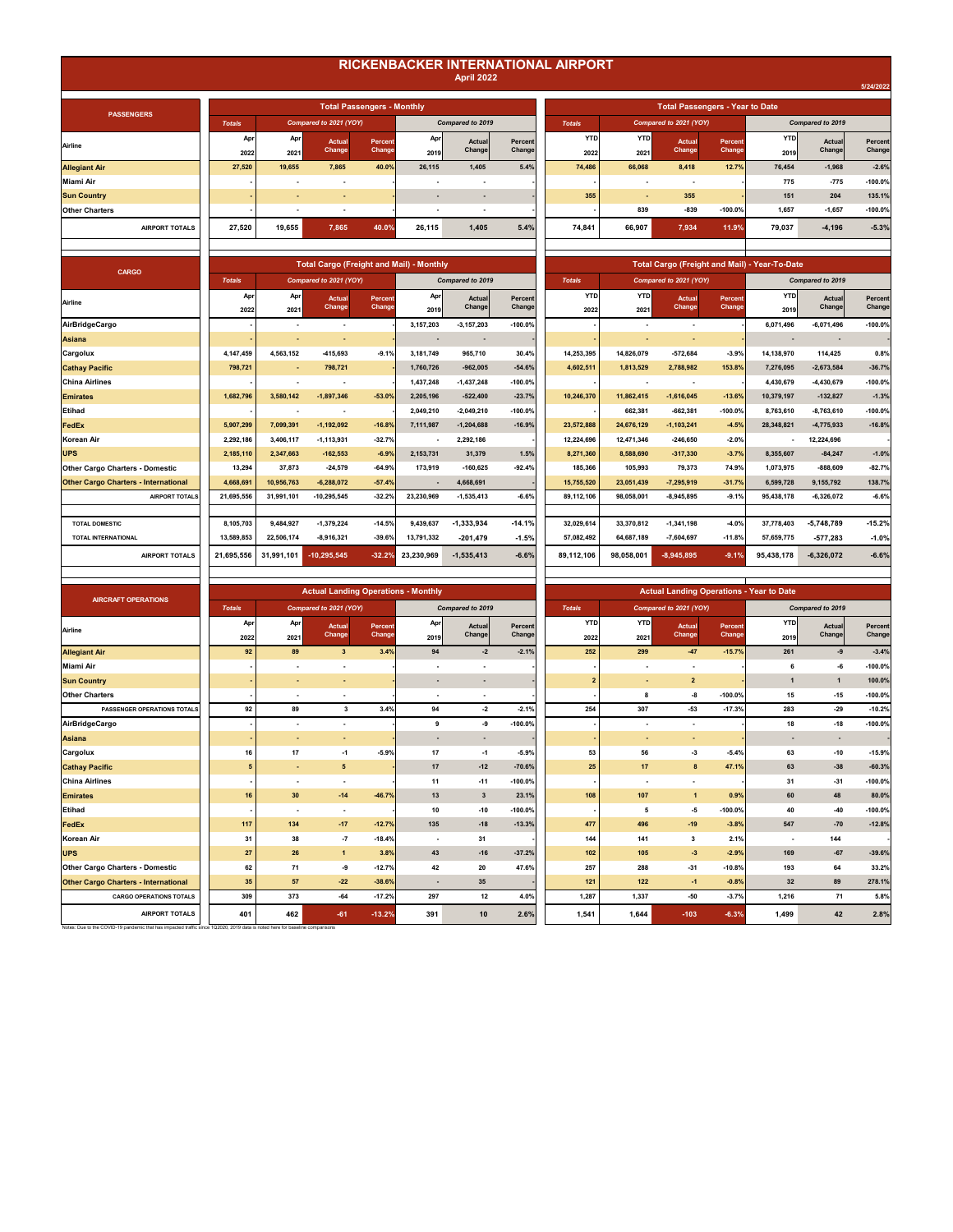

Prepared by the Business Development Division, Columbus Regional Airport Authority